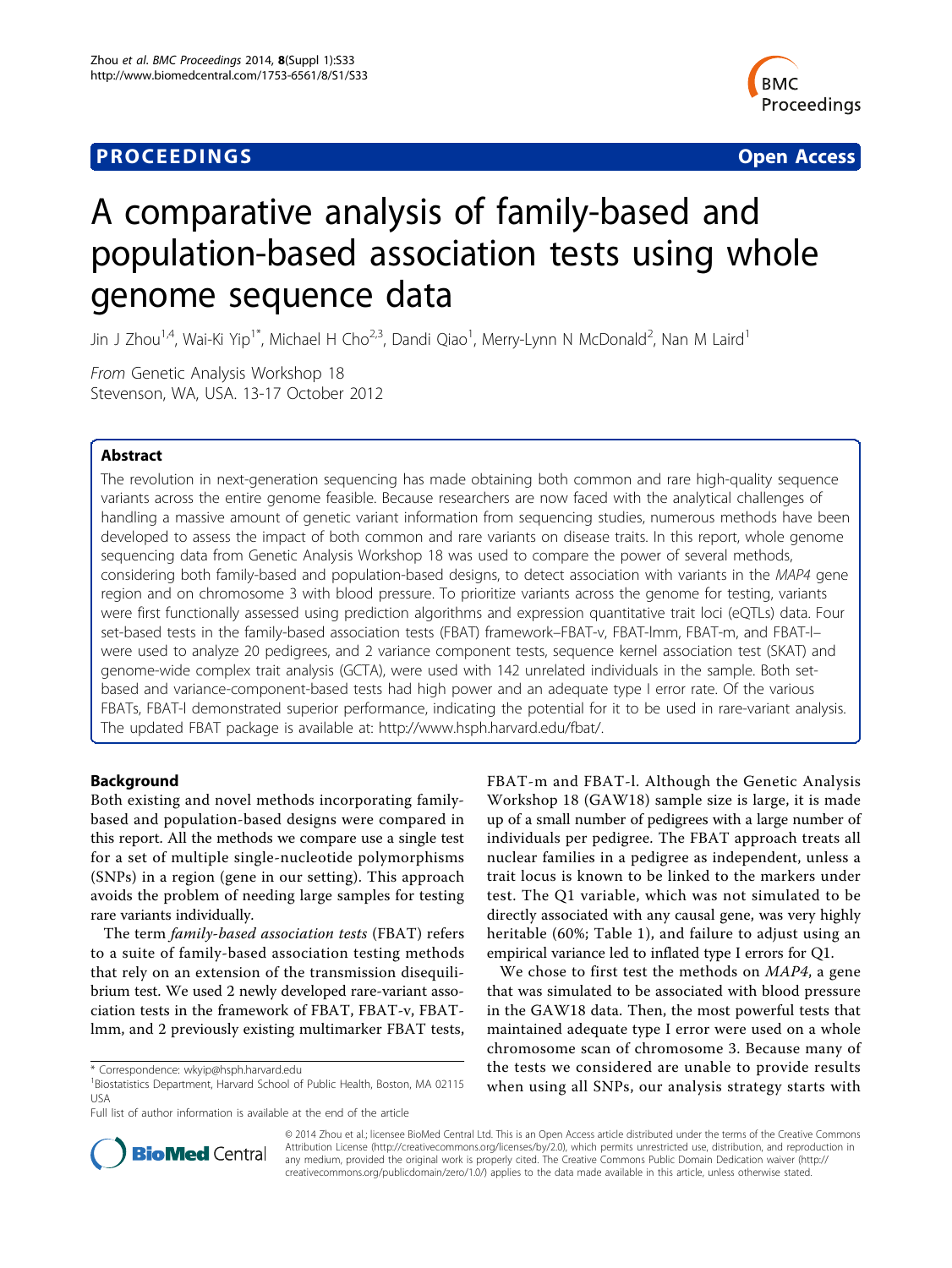<span id="page-1-0"></span>Table 1 Heritability and coheritability

|            | Exam 1 | Exam 2                   | Exam 3                   |  |
|------------|--------|--------------------------|--------------------------|--|
| <b>SBP</b> | 28.6%  | 22.2%                    | 31.1%                    |  |
| <b>DBP</b> | 29.4%  | 30.4%                    | 35.9%                    |  |
| SBP DBP    | 52.9%  | 32.0%                    | 73.6%                    |  |
| O1         | 62.8%  | $\overline{\phantom{a}}$ | $\overline{\phantom{a}}$ |  |

DBP, diastolic blood pressure; SBP, systolic blood pressure.

reducing the number of SNPs based on functional assessment.

# **Methods**

Variants were filtered based on their predicted function. For coding variants, SnpEff ([http://snpEff.sourceforge.](http://snpEff.sourceforge.net) [net\)](http://snpEff.sourceforge.net) was used to predict nonsynonymous, splice, and stop variants. Nonsynonymous variants were further classified using polyphen2 [[1](#page-4-0)]. Lymphoblastoid cell line (LCL) expression quantitative trait loci (eQTLs) from Caucasian (CEU) International Haplotype Map Project (HapMap) samples were used to highlight SNPs affecting the transcription of MAP4 [\[2](#page-4-0)]. Polyphen scores above 0.5 were included together with splice and stop variants in our analysis. An arbitrary cutoff of 3.4 ( $-log_{10}$  p value from eQTL analysis) was used for eQTL filtering.

FBAT-v [\[3](#page-4-0)] and FBAT-lmm (JJ Zhou, MN Laird, personal communications, 2013) are 2 newly developed gene-based rare-variant tests. FBAT-v is analogous to gene-based burden tests developed for case-control studies. FBAT-lmm is a variance component test. Although FBAT-lmm is also a transmission disequilibrium-based test, the trait is modeled through a linear mixed model (LMM), where a random genetic component is introduced and tested. It allows genetic effects within the region to be both protective and deleterious. P values are determined using 1000 permutations. FBAT-m [\[4](#page-4-0)] and FBAT-l [[5](#page-4-0)] are part of the preexisting FBAT suite of tests that were designed for common variants, but can be used with multiple SNPs. FBAT-m is a multivariate test with degrees of freedom equal to the number of linearly independent SNPs. The linear combination test (FBAT-l) used the noninformative families to estimate the optimal weights for the linear combination of SNPs.

The sequence kernel association test (SKAT) has been proposed as a test for association between both common and rare genetic variants in a region using either continuous or dichotomous traits [[6,7](#page-4-0)] for population designs. Under the semiparametric regression model, a local relationship (similarity), or "kernel" matrix, is estimated using the genotypes from a testing region, for example, identical by state (IBS) kernel and gaussian kernel for nonlinear effects. As described by Yang et al, genomewide complex trait analysis (GCTA) is a toolkit designed to estimate heritability using genome-wide association studies (GWAS) data from unrelated individuals based on an LMM under a polygenic assumption [[8,9\]](#page-4-0). We have adapted the GCTA approach to test only the SNPs in a gene or region, and, as such, it is comparable to the SKAT approach; indeed, LMM and semiparametric regression share many theoretical connections [\[10](#page-4-0)].

### Results

We used the complete set of 200 replicates for assessing type I error and power, using an alpha of 0.05 to determine statistical significance. In our analyses, we focused on 2 continuous phenotypes: systolic blood pressure (SBP) and diastolic blood pressure (DBP). Heritability estimates for SBP and DBP were both in the range of 20% to 30% (see Table 1). Coheritabilities for the 2 traits (i.e., the proportion of phenotypic covariance explained by common genetic covariance) ranged from 30% to 70% for 3 exams (see Table 1). The analyses were adjusted by age, sex, age\*sex, and BPmeds (i.e., current use of antihypertensive medications) at each exam by generating standardized residuals. We also analyzed average residuals over 3 exams. For the Q1 phenotype, we adjusted for age and sex only.

#### Functional assessment for screening

The MAP4 gene encompassed a total of 894 SNPs (Table 2). Of the 894 variants in the MAP4 gene, we identified a total of 28 SNPs that met the functional criteria (Tables 2 and [3](#page-2-0)). Of these, 8 were true causal variants. More than half (57%) of the 28 SNPs were rare (minor allele frequency [MAF] <5%). The same set of functional variants were used for the comparison of both family-based and population-based designs.

#### Family-based analysis

Because of the large number of markers analyzed in a region, FBAT-m did not perform well and the results are not reported. Likewise, results from FBAT-lmm were also omitted, as it currently cannot adjust for multiple families within a pedigree. For the extended pedigree analysis of the MAP4 gene region, the empirical variance estimator [[3,5,6](#page-4-0)] is needed to maintain type I error when phenotypes of relatives are highly correlated. Both FBAT-v -e (empirical variance estimator) and FBAT-l highlighted the association of the MAP4 gene across all simulation replicates (Table [4\)](#page-2-0). The highest power and the strongest association signal was identified using FBAT-l.

| Table 2 Summary statistics of MAP4 gene |  |  |  |  |
|-----------------------------------------|--|--|--|--|
|-----------------------------------------|--|--|--|--|

| # of SNPs       | Total | MAF $<$ 1%  | MAF $<$ 5%  |
|-----------------|-------|-------------|-------------|
| No filtering    | 894   | 613 (68.6%) | 742 (83.0%) |
| After filtering | 28    | $9(32.1\%)$ | 16 (57.1%)  |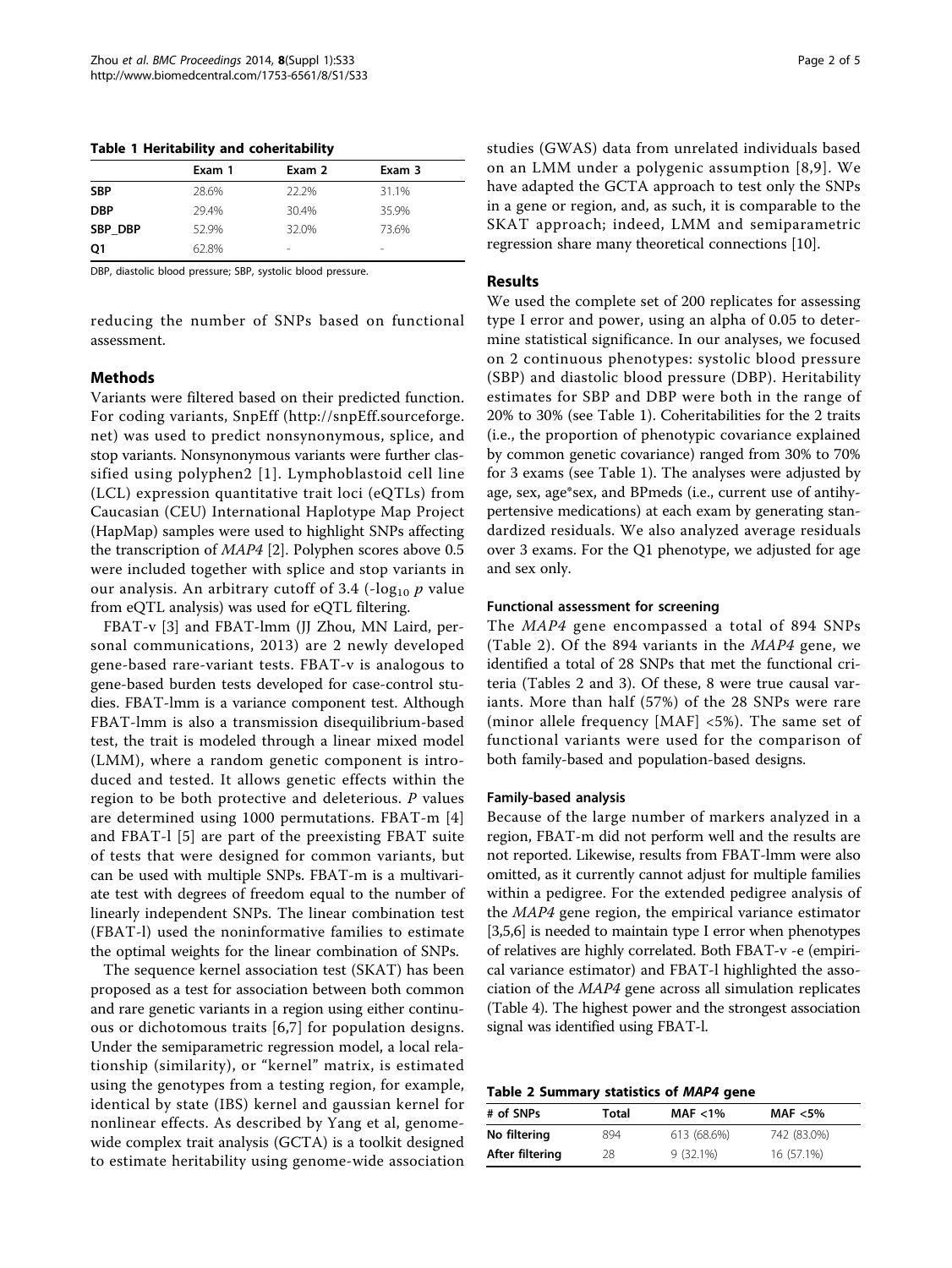| <b>SNP</b> | <b>MAF</b> | <b>SNP</b> | <b>MAF</b> | <b>SNP</b> | <b>MAF</b> | <b>SNP</b> | <b>MAF</b> |
|------------|------------|------------|------------|------------|------------|------------|------------|
| 3-47894286 | 0.0085     | 3-47951670 | 0.0043     | 3-47956424 | 0.3590     | 3-48138082 | 0.3162     |
| 3-47913455 | 0.0085     | 3-47952843 | 0.0214     | 3-47957741 |            | 3-48140634 | 0.3205     |
| 3-47933630 | 0.0128     | 3-47953352 | 0.0043     | 3-47957996 | 0.0214     | 3-48413179 | 0.4017     |
| 3-47933903 | 0.0128     | 3-47953405 | 0.3718     | 3-47958037 | 0.3120     | 3-48508585 | 0.2521     |
| 3-47950674 | 0.0043     | 3-47953733 | 0.3162     | 3-48040283 | 0.0256     | 3-48519821 | 0.2564     |
| 3-47950908 |            | 3-47953813 | 0.0043     | 3-48040284 | 0.0214     | 3-48520289 | 0.2222     |
| 3-47951458 |            | 3-47953876 | 0.0043     | 3-48123540 | 0.3162     | 3-48531227 | 0.1795     |

<span id="page-2-0"></span>Table 3 Names and MAF of 28 SNPs that remain for all analyses

# Population-based analysis

Using 142 unrelated individuals, type I error and power between SKAT and GCTA were compared for association with MAP4 (Table 5). Both SKAT-o and SKAT default parameter settings were used. In our analysis, SKAT using the default weighting schemes (weighted by beta[0,25]) has the highest power, which we reported here. Both methods maintain correct type I error. SKAT had slightly higher power in this study, although GCTA had power greater than 85% for all phenotypes tested.

Table 4 Type I error and power comparison based on family studies ( $n = 849$ ).

|            |        | FBAT -v -e    |        |         |
|------------|--------|---------------|--------|---------|
|            | Exam 1 | Exam 2        | Exam 3 | Average |
| <b>SBP</b> | 0.595  | 0.520         | 0.420  | 0.615   |
| <b>DBP</b> | 0.495  | 0.395         | 0.885  | 0.520   |
| Q1*        | 0.065  |               |        |         |
|            |        | <b>FBAT-I</b> |        |         |
|            | Exam 1 | Exam 2        | Exam 3 | Average |
| <b>SBP</b> | 0.990  | 0.960         | 0.910  |         |
| <b>DBP</b> | 0.980  | 0.930         | 0.885  | 0.995   |
| Q1*        | 0.03   |               |        |         |

The current beta version of FBAT package does not allow -v - e. The results shown in Table 4 (-v -e) were analyzed by an R script that excludes families with parental missing genotypes.

\*Q1 is the phenotype simulated for evaluating type I error.

Table 5 Type I error and power comparison based on population study ( $n = 142$ )

| <b>SKAT</b> |        |             |        |         |  |
|-------------|--------|-------------|--------|---------|--|
|             | Exam 1 | Exam 2      | Exam 3 | Average |  |
| <b>SBP</b>  | 0.985  | 0.98        | 0.975  | 0.98    |  |
| <b>DBP</b>  | 0.92   | 0.845       | 0.8    | 0.97    |  |
| Q1*         | 0.06   |             |        |         |  |
|             |        | <b>GCTA</b> |        |         |  |
|             | Exam 1 | Exam 2      | Exam 3 | Average |  |
| <b>SBP</b>  | 0.85   | 0.645       | 0.545  | 0.895   |  |
| <b>DBP</b>  | 0.69   | 0.52        | 0.42   | 0.825   |  |
| Q1*         | 0.055  |             |        |         |  |

\*Q1 is the phenotype simulated for evaluating type I error.

#### Chromosome 3 scan

A whole genome scan was performed using FBAT-l for both family and population-based methods after adjusting for first 10 principal components generated by EIGEN-STRAT [[11](#page-4-0)]. Only chromosome 3 was scanned for this manuscript, which is suggested by the GAW18 data description. Genes were defined by transcription start and end positions obtained from the University of California Santa Cruz (UCSC) Genome Browser hg19 build [\(http://](http://genome.ucsc.edu) [genome.ucsc.edu](http://genome.ucsc.edu)/). In total, 1443 genes were analyzed for their association with average residual of blood pressure over three time points (Figure [1\)](#page-3-0). The same filtering algorithm used in the analysis of candidate gene MAP4 was adopted. Using FBAT-l and SKAT, we identified the MAP4 gene as passing the genome-wide significance level. SKAT also identified gene DTX3L, which is adjacent to the causal gene ABTB1. Although no genes pass genome-wide significant level using GCTA, genes that are the most significant (MAP4 and DTX3L) overlap with the results from SKAT.

### **Discussion**

Both family-based and population-based analyses of whole genome sequencing data were evaluated for their power to detect associations with a simulated phenotype with variants in the MAP4 gene and on chromosome 3. This approach incorporated the use of functional prediction information to filter variants as would traditionally be done in most applied studies. Both SKAT and GCTA had high power and an adequate type I error rate. Of the various FBAT tests, FBAT-l demonstrated superior performance, indicating the potential to be used in rarevariant analysis. The lack of population substructure and availability of potential phenotypes contribute to the high performance of FBAT-l. Absent these conditions, the performance degrades. The relatively poor performance of FBAT-lmm could be a result of small sample size and concordant direction of effect size across SNPs. However, FBAT-lmm shows promise for the case where effect sizes within a test region vary in signs of risk. It does not currently have the capability to analyze extended pedigrees.

We also note that when analyzing extended pedigree data and highly correlated traits between relatives, the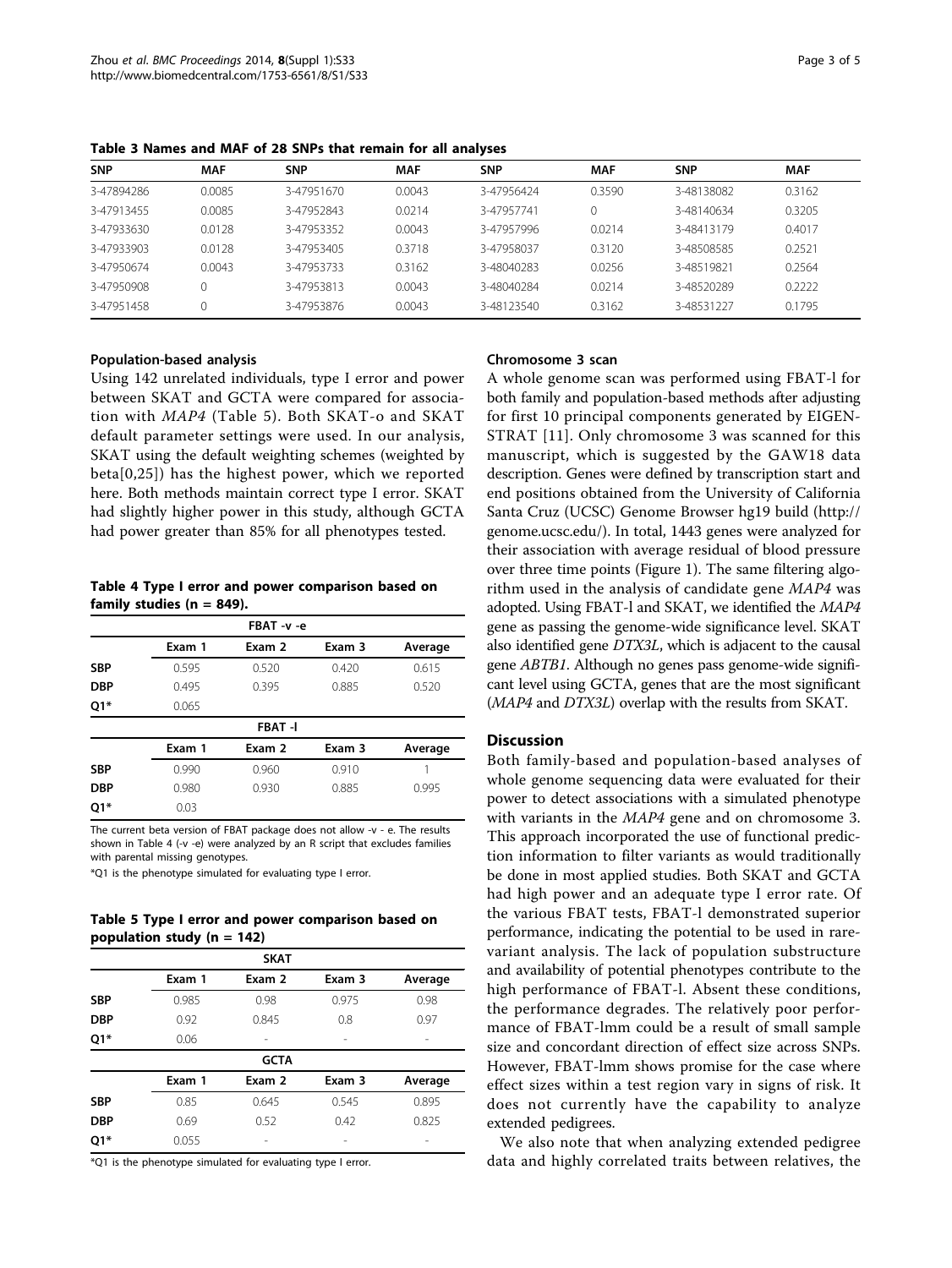empirical variance estimator (-e) should be used to achieve the correct type I error. However, its use decreases the effective sample size so that it is closer to the number of independent pedigrees. Finally, our analysis demonstrates that using the average phenotype over 3 time points gives higher power compared to singletime-point phenotype analysis. This suggests the combination of the phenotypes from different time points, or

even the combination of SBP and DBP, may achieve

higher power.

# Conclusions

In this paper, we compared various FBAT region based tests and compared family based tests with population based tests. Our results show that FBAT -l outperformed FBAT -v0 when testing MAP4 and this could be due to some causal variants of MAP4 within the variants for analysis being common. Our population-based tests comparison suggests that in the absence of population substructure, the population-based association tests are more powerful.

<span id="page-3-0"></span>